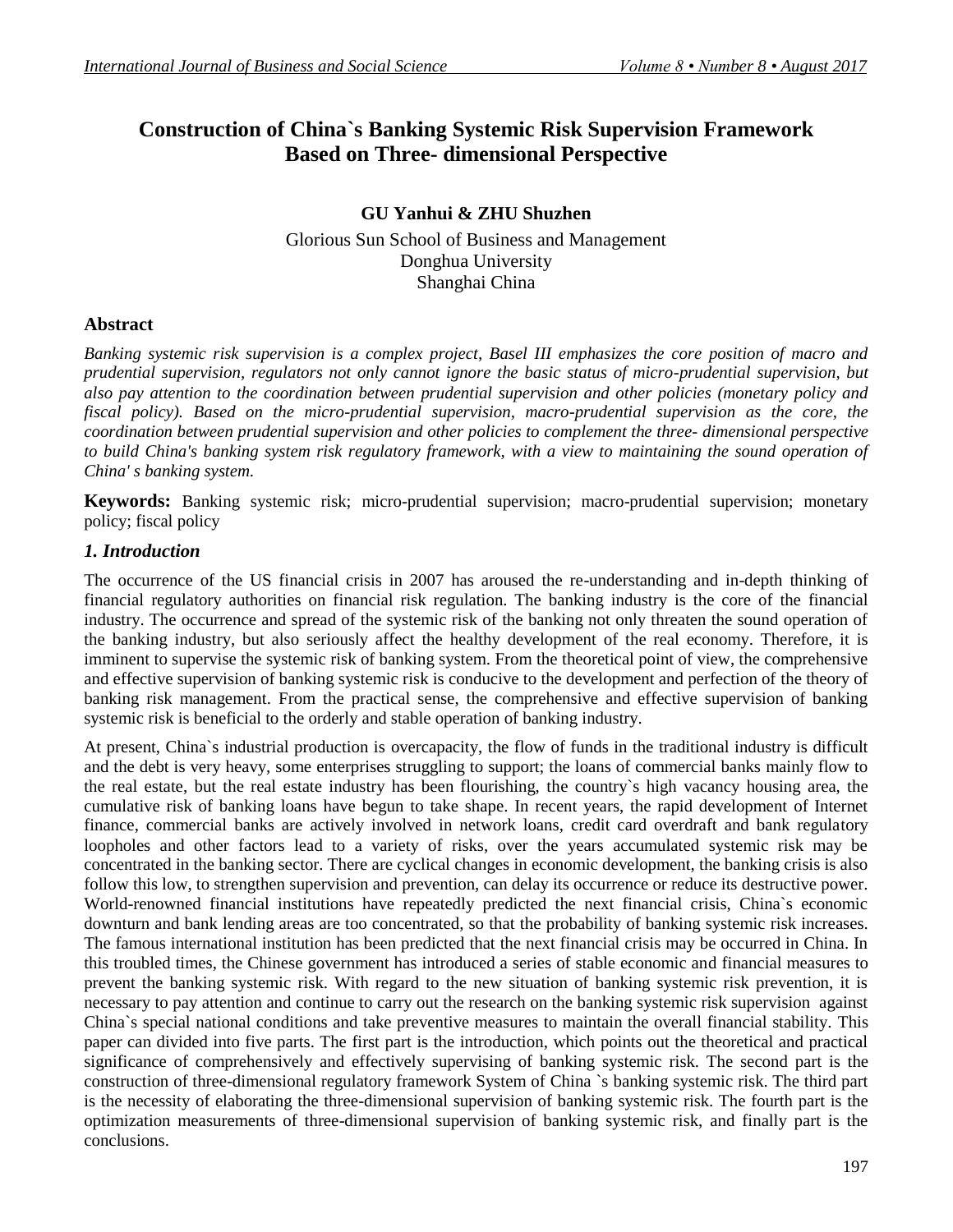## *2. The Construction of Three-dimensional Regulatory Framework System of China `s Banking Systemic Risk*

Banking systemic risk regulation is a complex project, Basel III emphasizes the core position of macro-prudential supervision, as regulators cannot ignore the basic status of micro-prudential supervision, but also pay attention to the coordination and cooperation between prudential supervision and other policies (monetary policy and fiscal policy). Therefore, it is necessary to construct the three-dimensional regulatory framework based on "point, line and face" to effectively and comprehensively supervise the occurrence and spread of banking systemic risk.



## **Chart-1: Three-dimensional Supervision Framework System of Banking Systemic Risk**

Micro-prudential supervision, macro-prudential regulation and other policies(monetary policy and fiscal policy) cannot accomplish the goal of banking systemic risk supervision alone, so it is necessary to build "point, line, face" three-dimensional effective comprehensive regulatory framework to supervise the occurrence and spread of banking systemic risk.

### **2.1 The Basis of Banking Systemic Risk Supervision --Micro-prudential Supervision**

The goal of micro-prudential supervision is to reduce the probability of a single bank bankruptcy and to maintain the sound operation of a single bank, with each bank in the banking system is equivalent to every "point" in the overall of the banking system, so micro-prudential supervision is the basis to prevent the banking systemic risk. Micro-prudential supervision emphasizes the exogenous nature of banking systemic risk, the object of supervision is more specific, the goal is to protect the vital interests of bank depositors, micro-prudential supervision real-time has a strong tracking of a single bank systemic risk evolution process and can take more detailed micro-methods and means for a single bank systemic risk identification and measurement, so the supervisory authorities should pay attention to micro-prudential supervision to prevent the systemic risk of banking system.

## **2.2 The Core of Banking Systemic Risk Supervision --Macro-prudential Supervision**

Micro-prudential supervision is concerned about each individual "point" of a single bank, but the macroprudential supervision is concerned with the whole "face" of the banking system. Micro-prudential supervision object is each financial institution, each financial instruments and financial markets in the entire banking system. Macro-prudential supervision considers banking system as the intricate organic organization, the purpose is to prevent systemic risk in the occurrence and spread between the banking system, so the macro-prudential supervision is the core of banking systemic risk supervision. Macro-prudential supervision should not only pay attention to the risk transmission between individual banks but also prevent the adverse impact of banking systemic risk to the real economy.

### **2.3 The Supplement of Banking Systemic Risk Supervision -- Coordination Between Prudential Supervision and Other Policies (Monetary Policy and Fiscal Policy)**

Micro-prudential supervision (point) and macro-prudential supervision (face) needs monetary policy and fiscal policy(line) combine them as an organic combination, both micro-prudential supervision and macro-prudential supervision must rely on the transmission mechanism of monetary policy and fiscal policy in order to realize the stable operation of the banking system, so monetary policy and fiscal policy is a necessary complement to banking systemic risk supervision.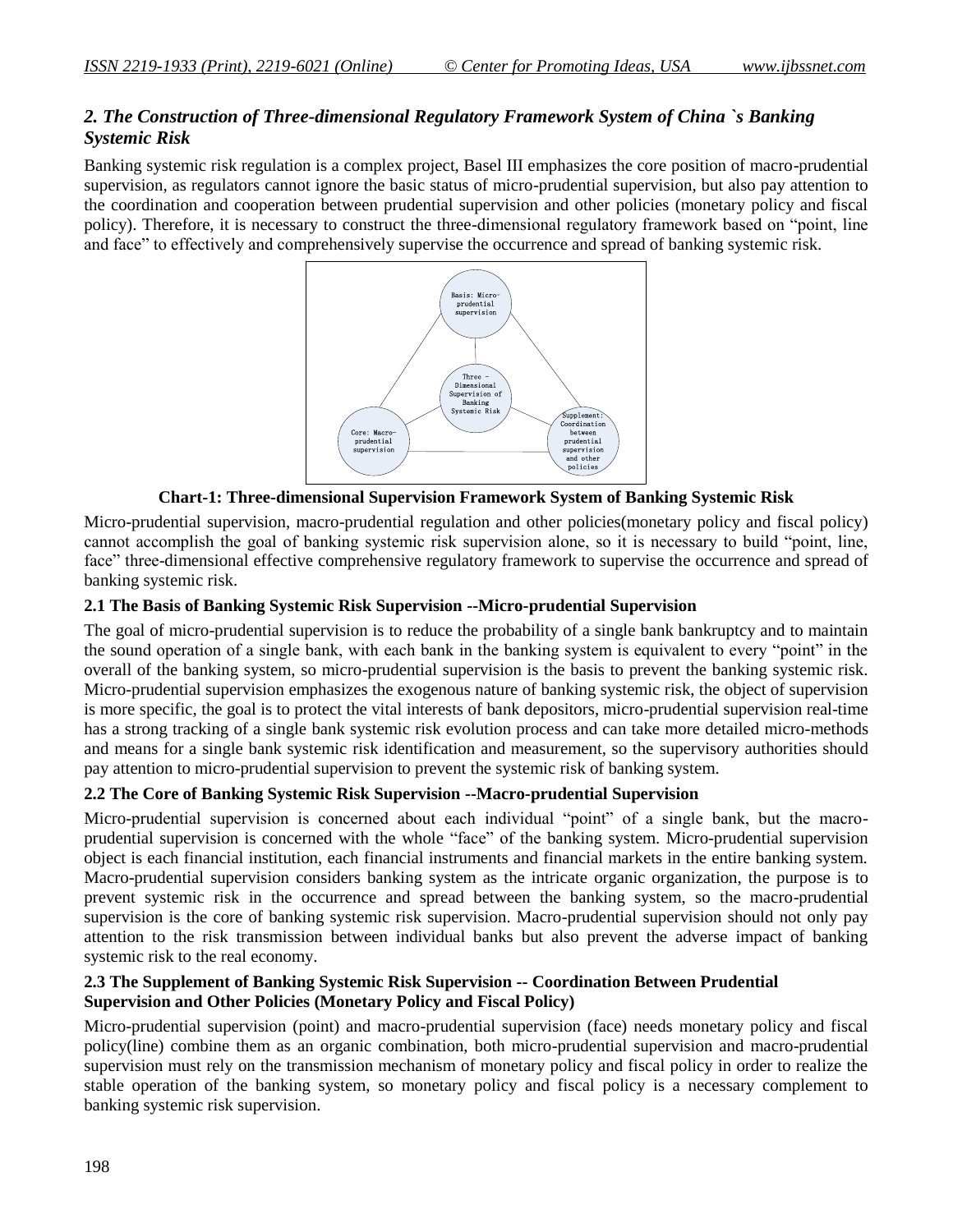## *3. Analysis on the Necessity of Carrying out Three-dimensional Supervision System of Banking Systemic Risk in China*

Combined with the complexity and diversification of banking systemic risk, the necessity of implementing the three-dimensional supervision system of China`s banking systemic risk is shown in the following figure:



## **Chart-2: Analysis on the Necessity of Carrying out Three-dimensional Supervision System of Banking Systemic Risk in China**

## **3.1 Analysis on the Necessity of Implementing Micro-prudential Supervision in Banking Systemic Risk**

## **3.1.1 Analysis of the Necessity for Capital Adequacy Supervision**

Capital adequacy ratio is the core of microeconomic prudential supervision of banking systemic risk, and the capital level held by banks determines its ability to absorb losses. Therefore, capital adequacy ratio is one of the most important indicators to measure banking supervision. China`s banking capital adequacy ratio has experienced the evolution process from soft constraint to hard constraint, which is also a reflection of China`s banking industry closely following the changes of Basel agreement. The necessity of strengthening the supervision of bank capital adequacy ratio is mainly reflected in the following aspects: first is to reduce the occurrence of bank arbitrage; second is to deal with the capital adequacy ratio of the pro-cyclical effect; third is to simplify the calculation of capital adequacy ratio, accurate calculation of bank risk weighted assets, revealing the true level of the banking system leverage.

## **3.1.2 Analysis on the Necessity for Leverage Rate Supervision**

Foreign scholars have pointed out that there is a very close relationship between bank leverage and bank stability. Leverage is one of the effective indicators to measure bank supervision. The necessity of supervising bank leverage is as follows: first, it reduces the risk probability of accumulation and occurrence in banking system; second is to smooth the bank leverage rate of the cyclical effect; third is to adjust the high leverage coefficient of bank transactions, the bank`s highly leveraged transactions played an important role in pushing over to billow during the financial crisis in the United States, accelerated the spread of financial crisis, so banks deleveraging is imperative.

## **3.1.3 An Analysis of the Necessity for Liquidity Supervision**

Bank`s liquidity risk is one of the forms of the banking systemic risk. Liquidity risk mainly comes from the bank`s assets and liabilities period do not match or comes from the contradiction between bank`s market liquidity and bank`s financing liquidity, so to maintain sufficient liquidity in prudential supervision situation of banking industry is equally important to capital adequacy. The necessity of strengthening the supervision of bank leverage ratio is mainly reflected in the following aspects: first is to reduce the risk cost of banking liquidity; second is to optimize the banking liquidity risk matching model; third is to improve the banking business and profit model.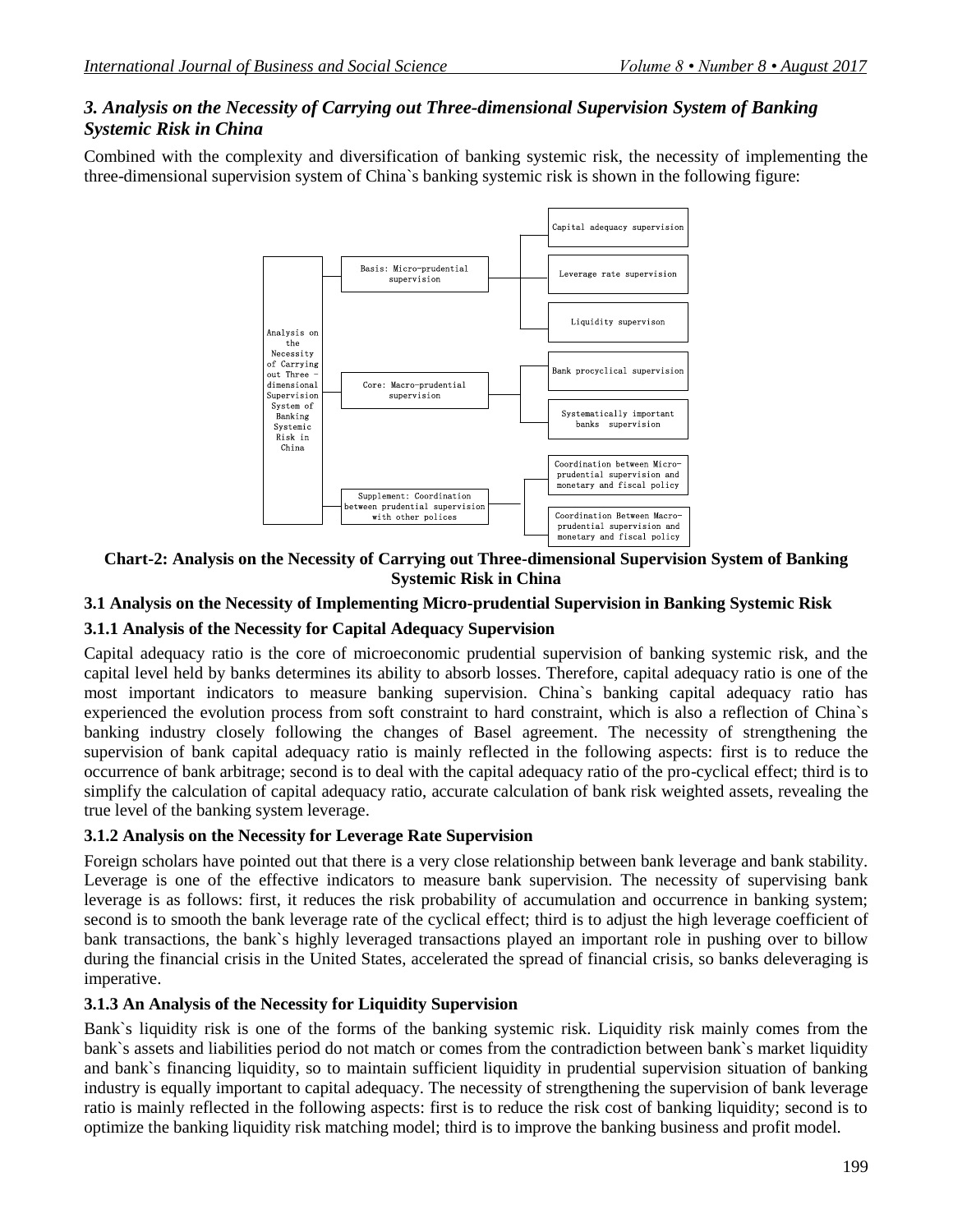### **3.2 Analysis on the Necessity of Implementing Macro-prudential Supervision in Banking Systemic Risk**

#### **3.2.1 An Analysis of the Necessity of Bank`s pro-cyclical Supervision**

Bank`s pro-cyclical is mainly manifested in three aspects: bank loan loss provision, fair value valuation and bank capital supervision. The pro-cyclical performance of bank loan loss provision in the economic boom period, the enterprise obtains relatively high profits, so the bank`s credit default rate is very low, the bank`s loan loss reserve is reduced, the bank`s available funds increase; in the recession period it is the opposite. The pro-cyclical performance of fair value valuation is following: in the economic boom period, the use of fair value valuation of bank assets and corporate asset prices rose rapidly, enterprises to raise prices as assets can be secured from the bank to obtain more loans; in the recession period it is opposite. The pro-cyclical performance of bank capital supervision is that in the period of economic prosperity, the bank will allocate more funds to credit, which will reduce the actual capital adequacy ratio of banks, and during the recession, banks responded to liquidity shocks with less credit, shrinking credit, and increasing the banks' real capital ratios.

#### **3.2.2 An Analysis of the Necessity of Systemically Important Banks Supervision**

Micro-prudential supervision cannot maintain the stability of the entire banking system, so it is the inevitable choice that the regulatory authorities in all countries introduce macro-prudential supervision to deal with the banking systemic risk. Systemically important Banks are the center of the banking system network, and once these banks have problems, the spread and deterioration of systemic risk can be exacerbated by the business association between these banks. Systemically important banks need to strengthen macro-prudential supervision: first, the systemically important banks has a huge negative externalities; second, these banks have some moral hazard, they enjoy the government`s "hidden guarantee" in the collapse period; third, these banks rely on their own business size, market status and other factors have superior competitive advantage which is not conducive to the formation of reasonable and effective market price; fourth, these banks are not a serious cost of income does not match, these banks like to engage in high risk trading behavior, and therefore may obtain a higher risk of return, even if the problem depends on the government`s "hidden guarantee" will be paid by the government and taxpayers, the cost of income asymmetry will stimulate the banks to actively engage in high-risk investment behavior, this is undoubtedly a huge hidden risk for the occurrence of banking systemic risk.

#### **3.3 An Analysis of the Necessity for Implementing the Coordination between Prudential Supervision and Other Policies in Banking Systemic Risk**

#### **3.3.1 An Analysis of the Necessity for Coordination between Micro-prudential Supervision and Other Policies**

First is the analysis of the interaction mechanism between micro-prudential policy and monetary policy. Microprudential supervision policies such as bank capital adequacy ratio, leverage ratio and liquidity policy will affect bank capital utilization through monetary policy transmission mechanism. During the boom period, the bank capital adequacy ratio appropriate drop, increase the leverage money transactions, the bank`s liquidity cycle is accelerated, the implementation of these measures can promote the loose monetary policy to achieve good effect of monetary policy. During the recession period, bank liquidity to cope with the possible impact to improve their capital adequacy ratio, reduce trade leverage, the micro-prudential supervision policy will influence the effect of monetary policy.

Second is the analysis of the interaction mechanism between micro-prudential policy and fiscal policy. Microprudential supervision will affect fiscal expenditure and government taxation. In the economic boom period, the bank implemented a relatively liberal micro-prudential supervision policy, the bank`s credit scale expansion, the opportunities and scale of enterprises to apply for credit increases, corporate investment scale, corporate profits, can increase government revenue, so that fiscal policy can effectively play the role of automatic stabilizer. During the recession period, banks adopt the tightening micro-prudential regulation policy, bank credit will be contraction, the scale of the enterprise loans fell, a decline in investment scale, these factors will not only reduce government revenues, but also increase government spending, weaken the automatic stabilizers effect of fiscal policy.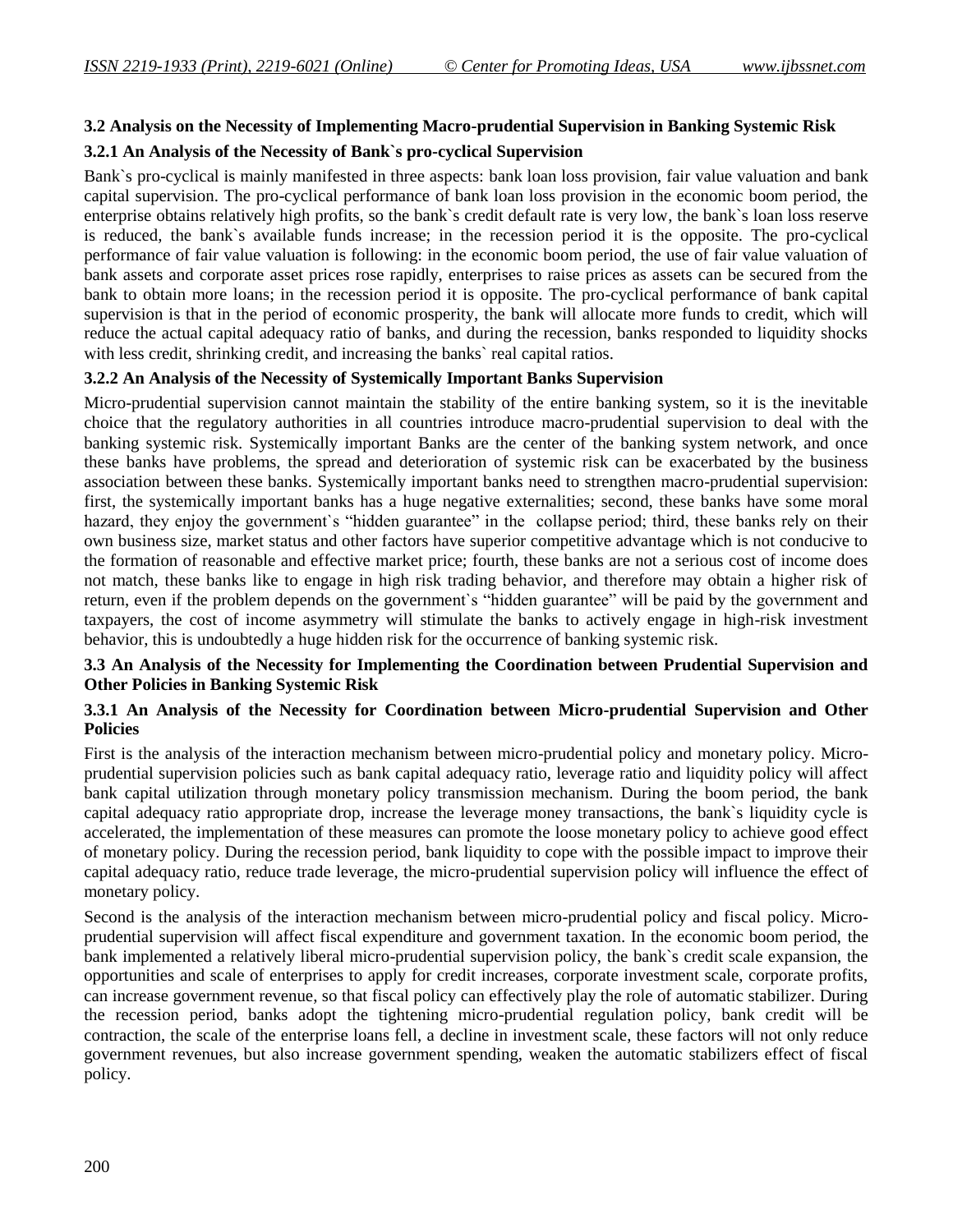## **3.3.2 An Analysis of the Necessity for the Coordination between Macro-prudential Supervision and Other Policies**

First is the analysis of the interaction mechanism between macro-prudential supervision and monetary policy. The implementation of macro-prudential regulatory tools (such as counter-cyclical capital buffering and loan formation) will affect the bank`s credit behavior and then influence monetary policy effects through monetary policy transmission mechanisms. The countercyclical buffer capital can reduce the pro-cyclicality of bank credit, and during the economic boom, it is beneficial to the banking system to accumulate buffer capital to cope with the liquidity shock during the economic downturn. Loan-to-value policy limits the banking system in the financial accelerator effect of economic upward period, reduce the scale and scope of the banking system to real estate investment, alleviate the banking system's response to the financial impact, so it can be seen that the implementation of macro-prudential supervision will significantly affect the effectiveness of monetary policy.

Second is the analysis of the interaction mechanism between macro-prudential supervision and fiscal policy. The implementation of macro-prudential regulatory tools (such as counter-cyclical capital buffers, retained capital, dynamic provisioning, loans, etc.) will affect fiscal expenditure. In the boom period, the provision of countercyclical capital buffer and retained capital buffer can increase the bank`s capital buffer to maintain the sound operation of the banking system; in the recession period, the depreciation of capital buffers can improve the banking system`s ability to absorb losses, reduce the negative impact on the banking system liquidity, reduce the financial department bailout costs, reduce the pressure of fiscal expenditure, weak the economic cycle of volatility. The effective implementation of the fiscal policy can help achieve macro-prudential supervision target, the financial department can through the capital injection, deposits and debt guarantees, bank bailouts and other measures to eliminate market freeze, affect the market price of the banking system non-current assets, prevent individual banks risk change into the banking systemic risk.

#### **4. Analysis on the Optimization Measurements of Three-Dimensional Supervision of Banking Systemic Risk**

### **4.1 Optimizing Measurements for Micro-prudential supervision in Banking Systemic Risk**

## **4.1.1 Optimizing Measurements for Capital Adequacy Ratio Supervision Reform**

Capital adequacy ratio is the core of banking supervision, according to Basel III, China`s bank capital adequacy regulation reform measurements can be optimized from the following aspects:

First is to introduce different standards of additional capital requirements according to the importance of different levels of banking system. For example, the non-systemically important banks additional capital is 1%, the potential systemically important banks additional capital of 2%, and the systemically important banks additional capital is 3.5%.

Second is to introduce counter-cyclical capital buffer mechanism to deal with the bank capital adequacy ratio of the cyclical phenomenon. Basel II sets the buffer interval of 0-2.5%. The supervisory authority can set the counter-cyclical capital buffer according to the private sector credit and GDP ratio, financing cost, banking profit before tax, asset price and other indicators in China`s banking sector level.

Third is to increase the bank capital risk coverage of capital reserve buffer mechanism, and gradually increase the bank capital adequacy ratio standards. The People`s Bank of China has raised the core capital ratio from 4% to 6%; the common stock capital ratio has increased from 2% to 4.5%, plus a fixed capital reserve buffer ratio of 2.5%, so that the average capital adequacy ratio up to 7%; capital adequacy ratio increased from 8% to 10.5%, capital definition needs to be more specific, and enhance the ability of banks to absorb losses.

### **4.1.2 Optimizing Measurements for Leverage Supervision Reform**

Capital adequacy ratio and leverage control closely with the supervision can improve the effectiveness of microprudential supervision, leverage management can be optimized from the following aspects:

First, the implementation of differentiated leverage regulation. China`s banking system contains a large number of banks, different types of banks, deposit and loan ratio and profitability are significantly different, if all banks to implement the same leverage requirements, may lead to vicious competition between banks is not conducive to bank business in an orderly manner, it should be developed to differentiate the leverage requirements.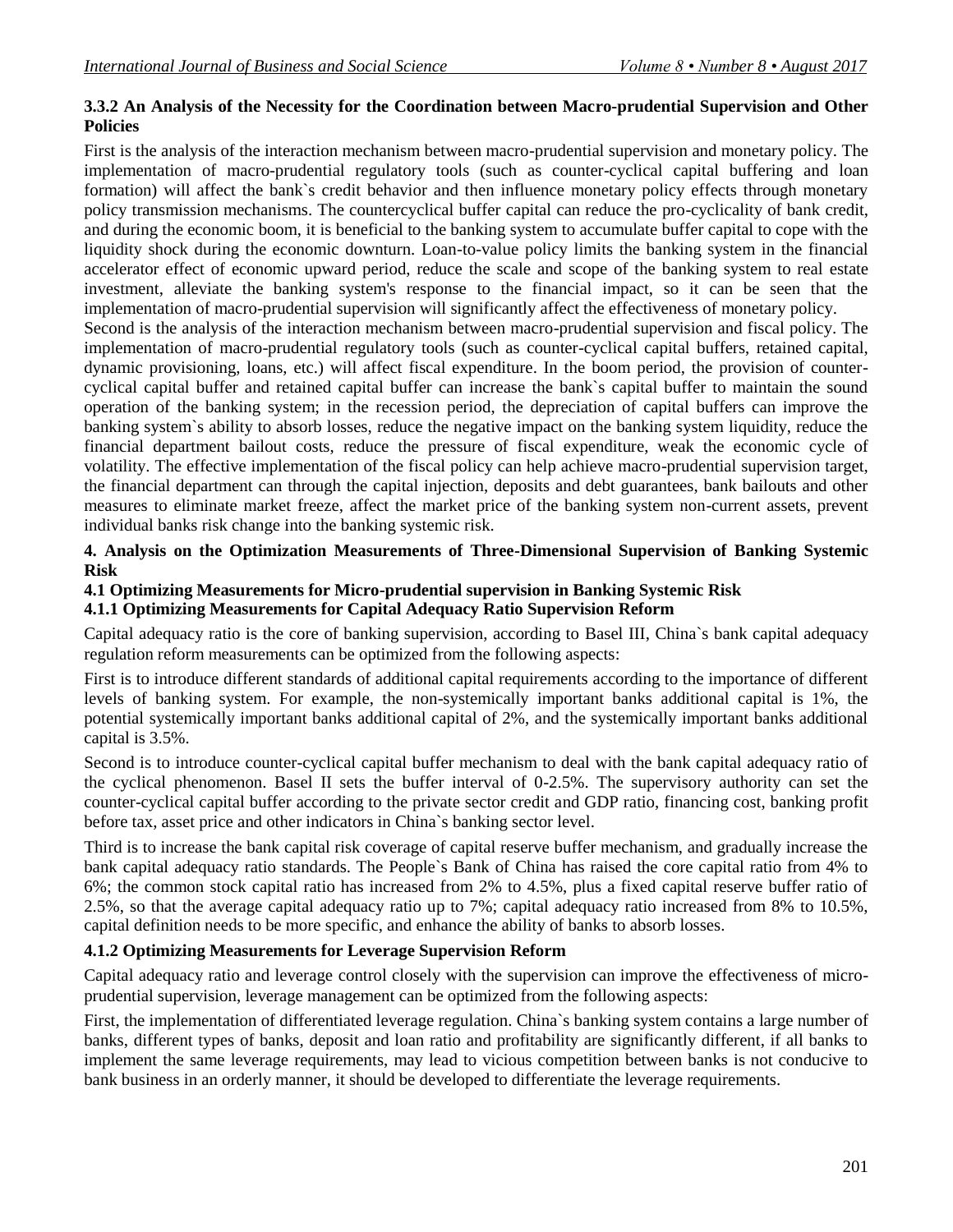Secondly, it is reasonable to set the standards for the regulation of leverage. The level of bank leverage regulation determines the effectiveness of bank leverage regulation. If the Banks` leverage ratios are too low, they will not have the inherent constraints on banks. If the Banks` leverage ratio is too high, it will put more pressure on bank capital requirements and increase the operating costs of banks.

Therefore, banks should implement the leverage ratio regulation policy of reverse economic cycle: during the economic boom, regulators should raise the standard of bank leverage and enhance the additional constraints on banks. During the period of depression, the regulatory authorities should reduce the standard of bank leverage, and use the countercyclical capital cushion and the leverage ratio of the economic boom to deal with the liquidity shock.

Third, encourage banks to implement diversified business strategies. China banking lever rate is higher than the European and American banks. The key reason is that China`s banking profit long-term dependence on traditional loan business spreads, but as China`s banking sector to the advancement of market-based reform of interest rates, bank loan business spreads space will gradually become smaller, the profit pattern of China`s banking sector rely on spreads will be unsustainable, if banks want to improve their ability of international competition in the market, diversified business strategy must be taken in the process of deleveraging will strengthen financial innovation, and actively expand the intermediate business and off-balance sheet activities.

### **4.1.3 Optimizing Measurements for Liquidity Supervision Reform**

Under the influence of Basel III's liquidity regulation, the risk income of China's banking business will gradually change. Therefore, it is necessary for China`s banking industry to change its business model in a timely manner and actively to deal with the new regulations on liquidity regulation.

First is to refine the banking sector liquidity indicators. Regulatory authorities can set the bank liquidity indicators according to the degree of importance of different into key indicators and supporting indicators. The key indicators are mainly to measure the ability of banks to respond to liquidity shocks, including short-term liquidity indicators (liquidity coverage ratio) and medium and long-term liquidity indicators (net stable financing ratio). Auxiliary liquidity indicators mainly related to market testing tools, bank financing concentration, the contract period mismatch and can be used very easy to realize the four aspects of assets.

Second is to promote liquidity indicators compliance plan. Basel III has included short-term liquidity indicators (liquidity coverage) in the observation period since 2011, requiring 60% of the minimum liquidity coverage by 2015, 70% in 2016, 80 in 2017 % and reached 90% in 2018 until 100% in 2019. Basel III will include the medium-term liquidity target (net stable financing ratio) in the observation period in 2012 and the minimum regulatory standards will be established in 2018.

Third is to change the concept of liquidity risk management. China`s banking industry should be rational allocation of liquidity resources based on liquidity coverage ratio, and actively guide banks at all levels of branches to bear the risk of liquidity costs, to strengthen the bank branches at all levels of liquidity risk income accounting. For a single banking institution, banks can take the "individual liquidity adequacy" principle for risk control; for the entire banking system, banks can take the "overall liquidity adequacy" principle for risk control .

### **4.2 Optimizing Measurements for Macro-prudential supervision in Banking Systemic Risk**

### **4.2.1 Optimizing Measurements for Systemically Important Banks Supervision Reform**

Optimizing measurements for systemically important banks supervision reform can be divided into "before, during and after " three steps.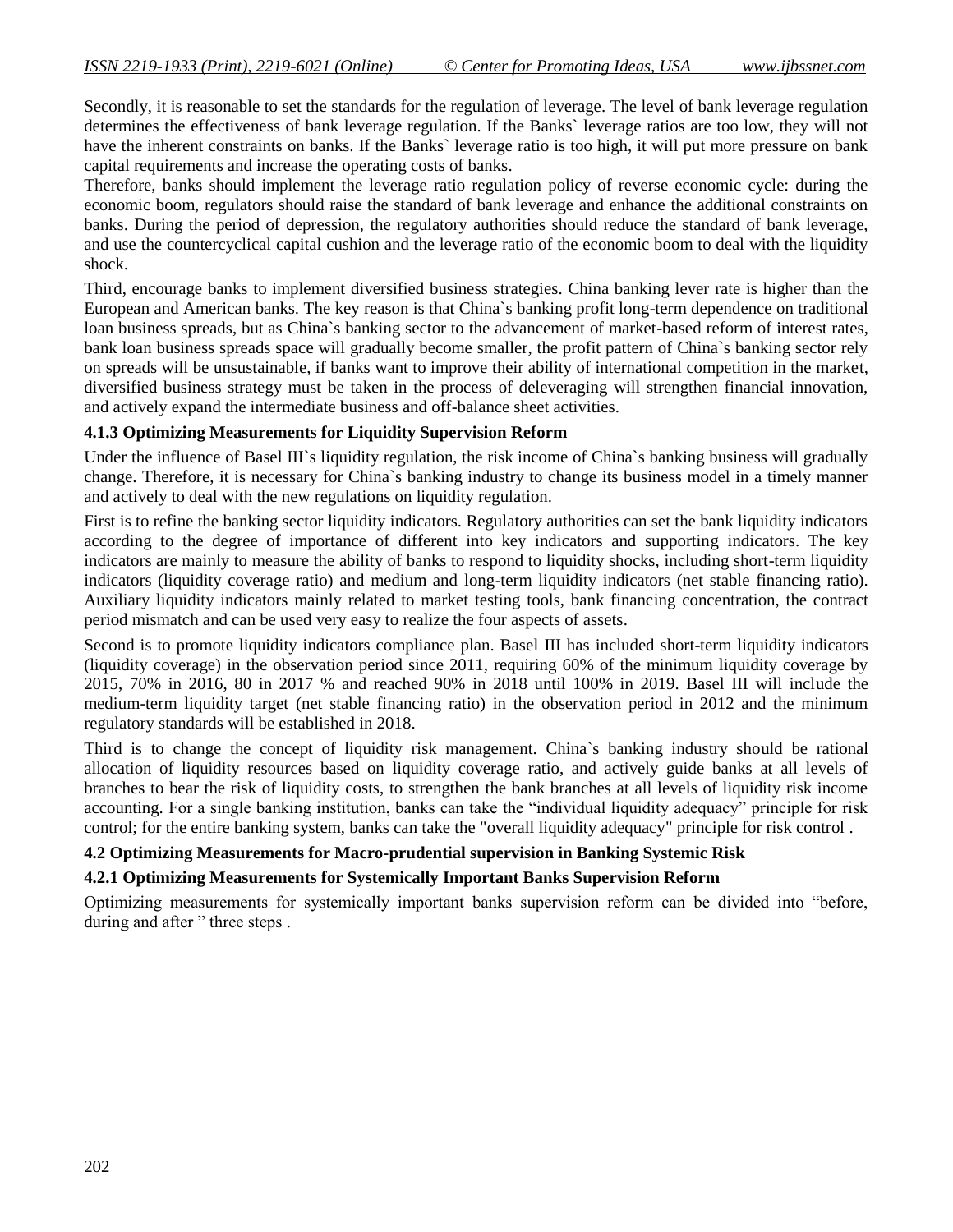| <b>The Implementation</b>  | The Objective of       | The Content of Optimizing Measurements   |  |
|----------------------------|------------------------|------------------------------------------|--|
| <b>Phase of Optimizing</b> | Optimizing             |                                          |  |
| <b>Measurements</b>        | <b>Measurements</b>    |                                          |  |
| Prior restrictions         | To reduce the          | To limit the asset size of systemically  |  |
|                            | systemically           | important banks                          |  |
|                            | important banks        | To limit the business dealings between   |  |
|                            | negative externalities | systemically important                   |  |
|                            |                        | banks and other financial institutions   |  |
|                            |                        | To limit the systemically important      |  |
|                            |                        | banks engage in high-risk trading or     |  |
|                            |                        | derivative business                      |  |
| Supervision in the         | To improve the         | To standardize regulatory standards      |  |
| matter                     | systemically           | To improve capital adequacy requirements |  |
|                            | important banks`       | To improve carpal supervision system     |  |
|                            | regulatory standards   |                                          |  |
| Disposition after the      | To improve             | To propose a recovery and disposal plan  |  |
| matter                     | systemically           | To establish post disposal mechanism     |  |
|                            | important banks        | To improve post-processing module        |  |
|                            | post-disposal          |                                          |  |
|                            | mechanism              |                                          |  |

**Chart-3: Optimizing Measurements for Systemically Important Banks Supervision Reform**

First is prior restrictions, the purpose is to reduce the negative externality of systemically important banks, it can carry out from the following several aspects: first is to limit systemically important bank asset size and require China`s banking association debt must not exceed a certain percentage of all banking institutions liabilities, such as 10%; second is to limit the systemically important banks engage in high-risk trading or derivative business. Banks and other financial institutions business proprietary trading limit banks to use their own capital, hedge funds and private equity investment in the field must not exceed a certain proportion of total assets of the fund such as 3%; third is to limit systemically important banks engage in high-risk transactional or derivative operations.

Second is supervision in the matter, the purpose is to improve the supervision standards of systemically important banks, which can be expanded from the following aspects: first is to standardize the standard dimension of supervision. China banking regulatory commission (CBRC) will assess the importance of domestic systemically important banks based on four indicators of "scale", "alternative", "relevance" and "complexity", giving each indicator a weighting of 25 percent; second is to raise capital adequacy requirements. The China banking regulatory commission requires the banking system increase in excess capital 2.5% on the basis of the statutory capital adequacy ratio of 8%, attach importance bank capital is 1%, large banks` capital adequacy standards is 11.5%; third is to improve the carpal supervision system. Things regulation of systemically important banks in China mainly revolves around three major categories (operating performance, asset quality, prudent business class) and seven monitoring indicators (level of capital adequacy, asset quality, large risk concentration, provision for coverage degree, affiliates, liquidity, financial crime prevention and control) .

Third is to establish disposition after the matter, the purpose is to improve systemically important banks postdisposal mechanism, it can carry out from the following aspects: first is to put forward to recovery and disposal plan, requires systemically important banks to set up "living wills", systemically important bank timely submit the regulatory plan, detailed instructions on operation difficulty is how to recover from a series of pressure, how to properly handle facing a liquidity crisis and how to bankrupt when ordered to stop business provided; second is to establish the post disposal mechanism, establish a perfect and orderly bankruptcy liquidation mechanism, and effectively complete the cost sharing of bank rescue and disposal according to international guidelines; third is to improve disposal module, improve the recovery plan from the following several modules: bank governance structure, bank standard measure of key measures as well as the conditions of the financial regulatory authority intervention.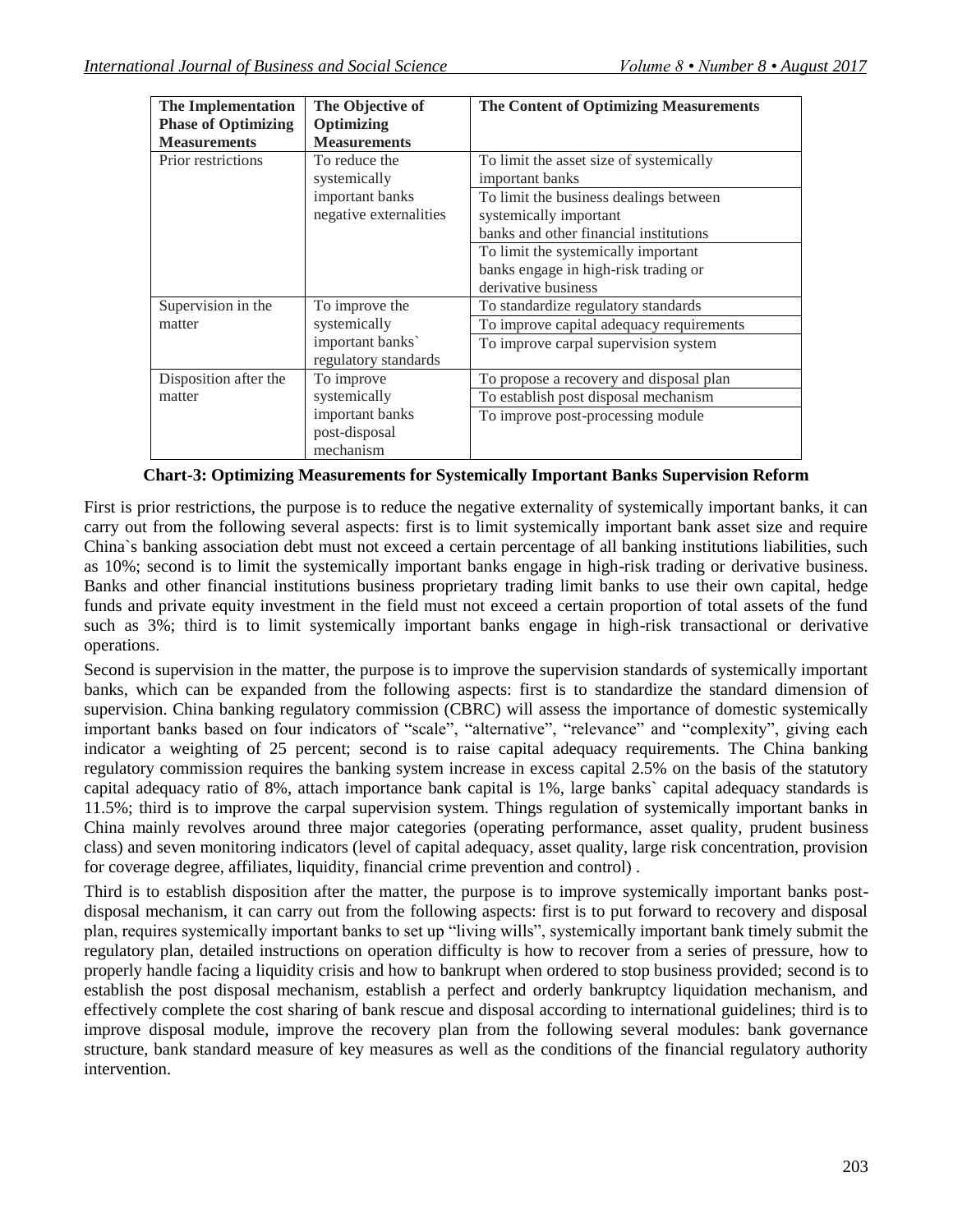The improvement of the "disposal plan" should include the following modules: to perfect the specific information needed to isolate important legal entities; analyze the function matrix of the service function of systemically important banks and the order of importance of service function provided by ranking; establishment of emergency isolation or closure of service function modules; establish a mechanism to overcome the problem.

#### **4.2.2 Optimizing Measurements for Bank`s Pro-cyclical Reform**

Banks cyclical reform and optimization measures can be from the bank loan loss provision for cyclical, bank fair value valuation pro-cyclicality and bank capital regulation pro-cyclical three aspects.

| <b>Implementation</b> of | <b>Optimizing Measurements</b>                                       |  |  |
|--------------------------|----------------------------------------------------------------------|--|--|
| reform                   |                                                                      |  |  |
| measurements             |                                                                      |  |  |
| <b>Bank Loan Loss</b>    | To establish reverse cycle for the loan loss provision system        |  |  |
| Provision                | To improve the dynamic adjustment of differential reserve system     |  |  |
| pro-cyclicality          |                                                                      |  |  |
| Bank fair value          | To use the expected loss of impairment of bank assets                |  |  |
| valuation                | To facilitate the separation of accounting standards from regulatory |  |  |
| pro-cyclicality          | standards                                                            |  |  |
|                          | To Promote international accounting standards to converge with US    |  |  |
|                          | accounting standards                                                 |  |  |
| Bank capital             | Banks need to hold certain excess capital                            |  |  |
| supervision              | Banks should adopt a "total cycle" credit rating method              |  |  |
| Pro-cyclicality          | Banks should optimize capital risk monitoring curves                 |  |  |

#### **Chart-4: Optimization Measurements for Bank`s Pro-cyclical Reform**

The periodic pro-cyclical reform measurements of bank loan loss provisions can be started from the following aspects: first is to establish the counter-cyclical loan loss provisions system. The system is based on the principle of "prevention", according to the future of bank loan losses in the future expectations, systemic risk gradually accumulated in the bank at the same time counter-cyclical provision for loan loss provisions. During the economic boom, the ratio of banks` loan-loss provisions was raised to cope with the need to absorb credit losses during the recession. During the recession, the ratio of Banks` loan-loss reserves to banks was decreased in order to reduce the liquidity impact of the banking sector; second is improve the dynamic adjustment system of different reserve requirements. China`s banking industry should combine micro and macro-prudential concepts to regulate bank credit market and adjust bank credit market according to the deviation degree of bank credit and macro economy.

The pro-cyclical reform measurements for bank`s fair value valuation can be started from the following aspects: first is to use the expected loss method for depreciation of bank assets; the previous use of the loss method has been based on the objective basis for the provision of bank loan losses, although the method is objective but not forward-looking, it does not meet the prudential principle of accounting standards. Therefore, it is necessary to introduce the expected loss method to consider the future bank loan losses and help to smooth the bank`s procyclicality; second is to promote the separation of accounting standards and regulatory standards, both perform their duties. The objectives of accounting standards and regulatory standards are quite different. The objectives of accounting standards reflect the changes in the financial status of banks. The goal of financial supervision is to prevent systemic risks. If the two goals are confused, there will be camera choice, or to reduce the authenticity of accounting information, or weaken the effectiveness of financial regulation, so it is necessary to separation of accounting standards from regulatory standards, they can perform their duties; third is to promote the convergence between the international accounting standards and the United States accounting standards, so that the global banking industry has a standardized general accounting standards as a reference sample and then make appropriate adjustments according to their own national conditions.

The internal rating method is the main reason for the pro-cyclicality of bank capital regulation. The following measures can be taken to mitigate the pro-cyclicality of bank capital supervision. First, the bank needs to hold a certain excess capital. Bank excess capital can be smooth to a certain extent in the recession of the credit crunch, reduce the external impact of the bank. Second, the bank should take the "total cycle" credit rating method.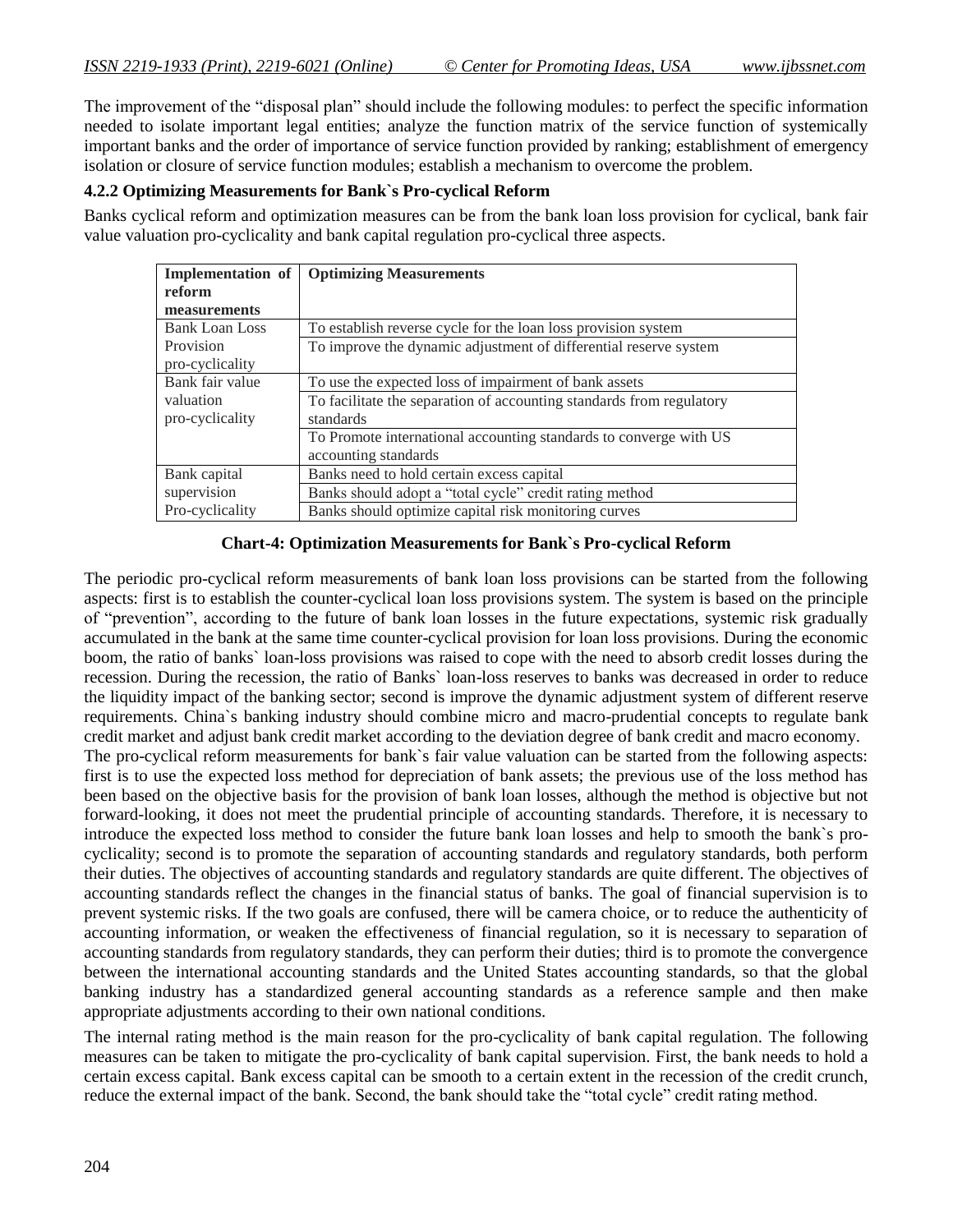The bank calculates the default rate of the bad credit rating of the bank according to the long cycle of the economy, the effect of the smooth economic cycle on the credit cycle, and the effect of the macroeconomic fluctuation on the repayment ability of the bank borrower. Third, the bank should optimize the capital risk supervision curve. The bank capital risk supervision curve is not a single optimal, but a combination of multiple risk control curves, and banks should adopt appropriate risk regulatory borders according to different economic cycles. In the boom period, banks can take a high confidence in the risk of regulatory curve of the border, because the period of bank capital is relatively abundant; in the recession period, banks need to lower the capital regulatory standards, to take a lower confidence level of risk regulatory curve, because in this period, the bank capital shadow prices will rise rapidly, the actual bank capital will show a contraction trend.

### **4.3 Optimizing Measurements for the Coordination between the Prudential supervision and other policies**

Banking systemic risk supervision is a complex project, relying solely on micro and macro supervision cannot achieve a comprehensive and effective supervision aims, so it is necessary to coordinate the Prudential supervision and other policies(monetary policy and fiscal policy).

|                                        |                  | <b>Objectives</b>                            | <b>Instruments</b>                                                                   |                                                                                                                                                        |
|----------------------------------------|------------------|----------------------------------------------|--------------------------------------------------------------------------------------|--------------------------------------------------------------------------------------------------------------------------------------------------------|
| Micro-prudential                       |                  | Prevent a single bank crisis                 | Capital adequacy requirements, leverage requirements,                                |                                                                                                                                                        |
| supervision policy                     |                  |                                              | liquidity requirements, etc.                                                         |                                                                                                                                                        |
| Macro-prudential<br>supervision policy |                  | banking<br>Prevent<br>the<br>systemic crisis | Cross-time<br>dimension                                                              | Counter-cyclical capital buffer, dynamic<br>provision, upper limit of loan value ratio,<br>upper limit of debt income ratio, retained<br>capital, etc. |
|                                        |                  |                                              | Cross-<br>sectional<br>dimension                                                     | Systematic capital additional requirements,<br>recovery and disposal plans, risk isolation<br>measurements, etc.                                       |
|                                        |                  | Price stability                              | Policy rate, repurchase, etc.                                                        |                                                                                                                                                        |
| Other<br>policies                      | Monetary         | Liquidity management                         | Collateral management, reserve interest rates, etc.                                  |                                                                                                                                                        |
|                                        | policy           | Financial imbalance                          | Reserve requirements, foreign exchange capital buffer,<br>liquidity management, etc. |                                                                                                                                                        |
|                                        |                  | <b>Total Demand Management</b>               | Tax, automatic stabilizer, camera selection, etc.                                    |                                                                                                                                                        |
|                                        | Fiscal<br>policy | Fiscal buffer                                | Reduce the level of debt, taxation of financial institutions,                        |                                                                                                                                                        |
|                                        |                  |                                              | etc.                                                                                 |                                                                                                                                                        |
|                                        |                  | Crisis of the rescue                         | Capital injection, deposit and debt guarantee, bank bailout                          |                                                                                                                                                        |
|                                        |                  |                                              | program, etc.                                                                        |                                                                                                                                                        |

Chart-5:Maintain a Stable Combination of Policy Instruments for the Banking systemic Risk Source: Zhu Bo. China`s Financial System Systemic Risk Research [M]. Southwest University of Finance and Economics Press .2014.P74. The author made some modifications.

### **4.3.1 Optimizing Measurements for the Coordination Between the Micro-prudential Supervision and Other Policies**

First are the optimizing measurements for the coordination between the micro-prudential supervision and monetary policy. The coordination of both can be carried out from the following two aspects: on the one hand is the use of micro-prudential policy tools to enhance the effectiveness of monetary policy. Banks to raise the level of capital adequacy ratio can inhibit the volatility of bank asset prices in order to facilitate the realization of price stability. By adjusting the liquidity coverage ratio and the net stable financing ratio, the bank can match the available funds of the banks and expand the financing channels of the enterprises so as to promote the realization of the real economic development and the favorable employment objectives.

Banks through the implementation of the inverse cycle of the proportion of the operation, the economic boom of the era of high leverage ratio is conducive to prevent overheating investment, hot money influx; recession period low leverage ratio standard is conducive to prevent the economic downturn and the international competitiveness of enterprises decline, so the implementation The counter-cyclical leverage ratio can appropriately mitigate the issue of international balance of payments. On the other hand is the implementation of micro-prudential supervision to fully consider the impact of monetary policy transmission mechanism. It is necessary to combine the micro-prudential supervision and operation process with the monetary policy transmission mechanism, and act on the bank micro-prudential supervision tool combination through the monetary policy transmission mechanism to effectively prevent the systemic risk of the bank.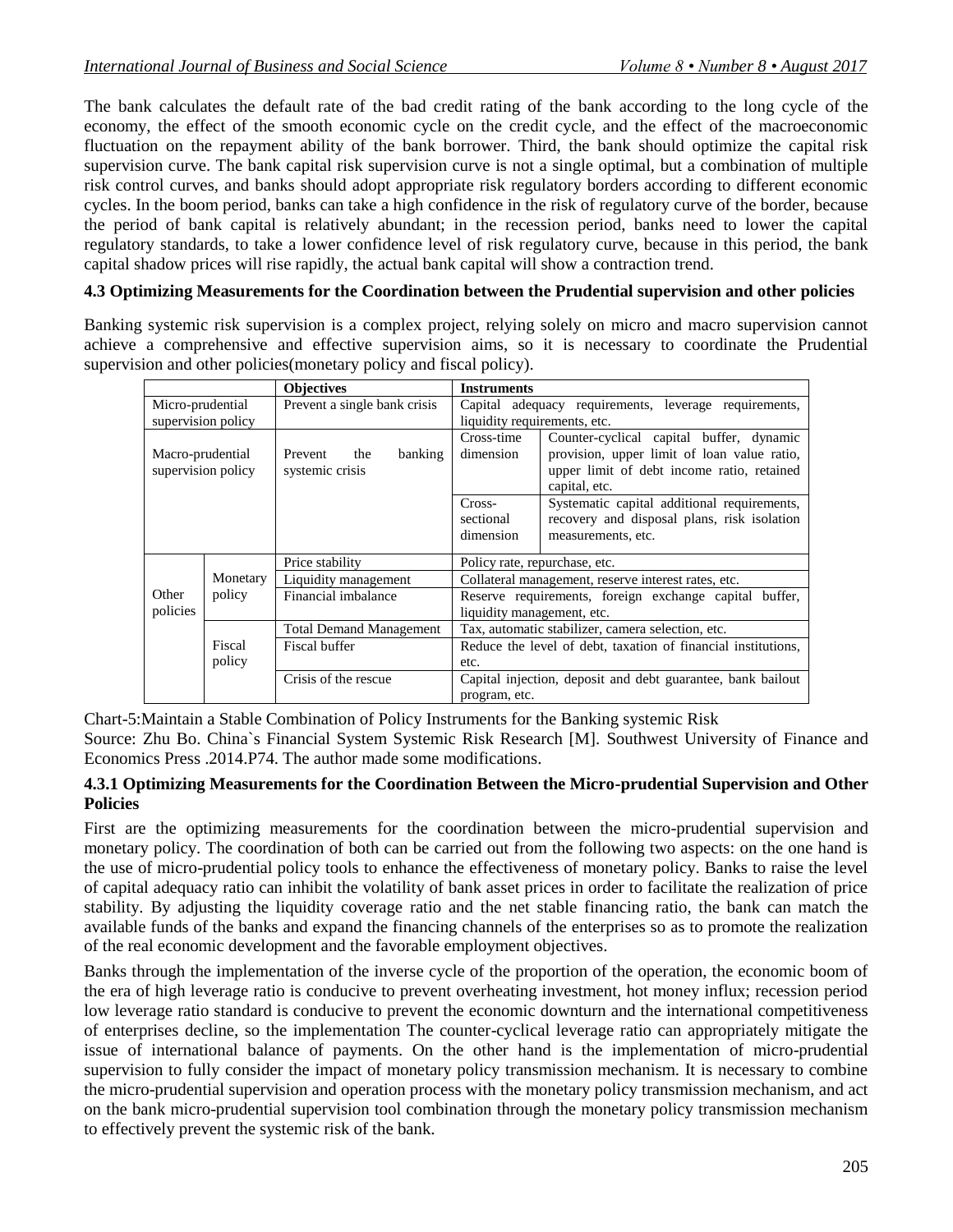Second are the optimizing measurements for the coordination between the micro-prudential supervision and fiscal policy. The coordination of both can be carried out from the following two aspects: on the one hand, it is necessary to improve the fiscal policy system to support the sound micro-prudential supervision mechanism, micro-prudential supervision adopts a bottom-up movement mechanism, improve the micro-prudential supervision mechanism can promote safe and stable operation of each bank, if every bank can run steady has great contribution to the government tax effect.

Greatly reduce the cost of the government`s rescue of a single question bank; on the other hand is the implementation of micro prudential regulation policy need use fiscal policy transmission mechanism, micro prudential regulation policy tools achieve individual banks stable operation through the fiscal policy transmission mechanism.

#### **4.3.2 Optimizing Measurements for the Coordination Between the Macro-prudential Supervision and Other Policies**

First are the optimizing measurements for the coordination between the macro-prudential supervision and monetary policy. The coordination of both can be carried out from the following two aspects: on the one hand, the monetary policy framework is improved based on macro-prudential perspective. The stable price target of monetary policy should not only have a micro perspective, but also stabilize short-term product price. The supervisor should have more macro perspective to maintain long-term stability of the banking asset prices, in a banking crisis in the burgeoning it should take a tightening of monetary policy to prevent the banking systemic risk gradually accumulated, and use the intervention mechanism of the monetary policy response to the banking sector imbalances; on the other hand, the implementation of macro-prudential supervision policy is to pay attention to the bank credit cycle and the real economic cycle in a timely manner, and to coordinate with monetary policy. In general, during the economic boom, monetary policy should actively cooperate with macro-prudential policies to stabilize asset prices and prevent the accumulation of systemic risks in the banking industry, during the economic depression, macro-prudential policy should actively cooperate with monetary policy, focus on the changes of bank credit cycle, and reduce the negative impact of bank credit cycle on the real economic cycle.

Second is the optimizing measurement for the coordination between the macro-prudential supervision and fiscal policy. The coordination of both can be carried out from the following two aspects: on the one hand, it is to optimize the financial system arrangement and reduce the cost of rescue of systemically important Banks. The financial department should work closely with the banking system to optimize the rescue system, standardize the rescue procedures and properly use the rescue funds. If the banks in question, the supervisor should effectively use the rescue funds to rescue funds in the scope of the rescue fund, the impact on the real economy could be reduced by reducing the importance of bank failures. If beyond the reach of the rescue fund, the financial and judicial procedures should be used to make it go bankrupt in an orderly manner and reduce waste of resources. Another aspect is the macro-prudential policy to the real economy growth and the economic operation cycle as the main focus, macro-prudential regulation policies such as countercyclical capital buffer to conducive to the banking system on the real economy of financial support. In general, macro-prudential supervision policies should be effectively coordinated with fiscal policies in good times to reduce the accumulation of systemic risks in the banking industry. During the economic recession, fiscal policy should reasonably use the rescue fund to provide effective rescue for the banking industry, and cooperate with the implementation of macro-prudential supervision policies .

#### *5. Conclusions*

This paper constructs the systemic system of banking risk supervision from the perspective of supervision-- micro-prudential supervision (basis), the macro-prudential supervision (core) and the coordination between prudential supervision and other policies (supplement).A comprehensive and effective supervision of bank systemic risk can reduce the systemic risk of banking system on the destruction of the real economy. The effective implementation of regulatory measures depends on the accurate measurement of the systemic risk of banks. Therefore, it is necessary to continue to carry out in-depth research on the systematic risk assessment of banks.